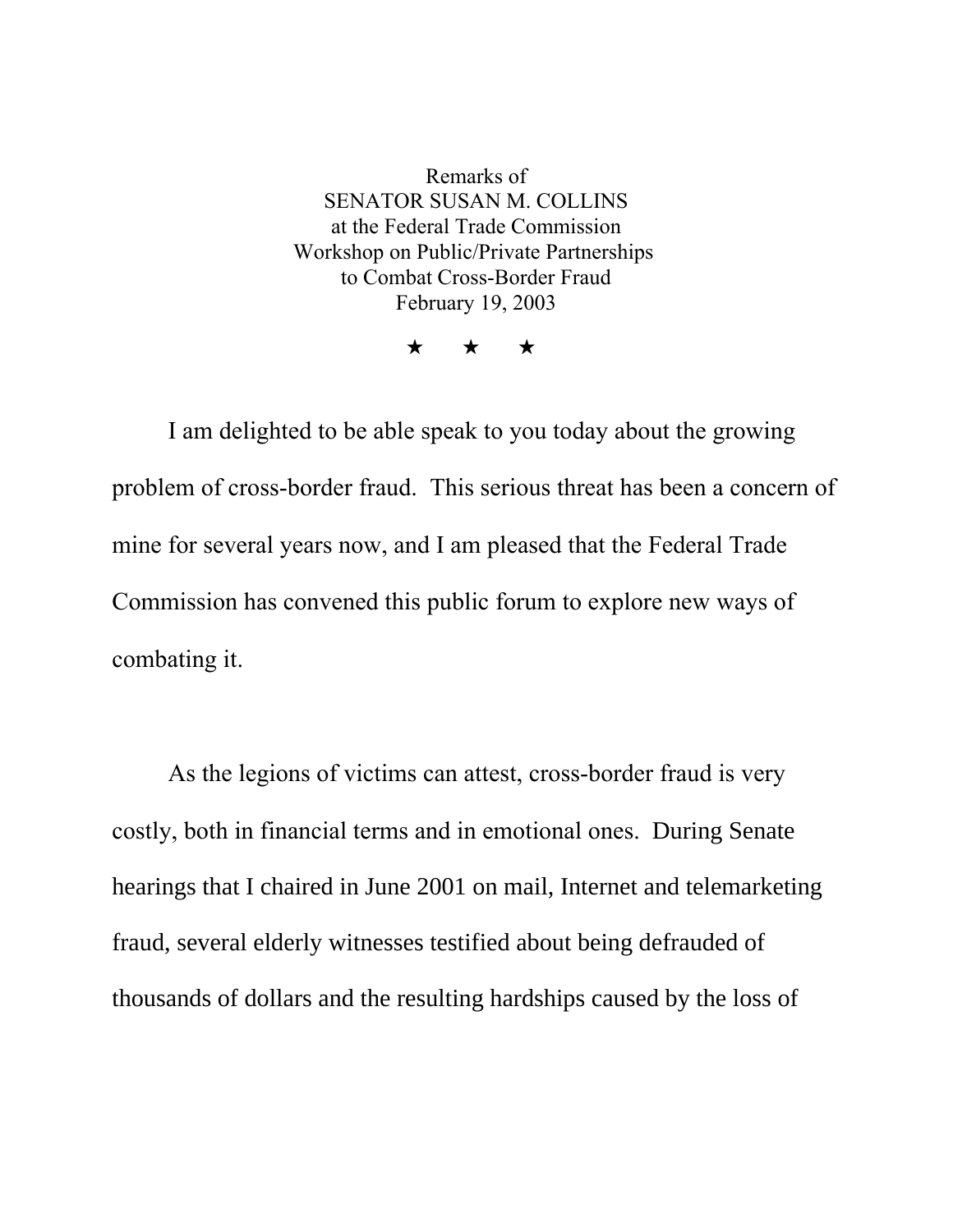their life savings. Indeed, such schemes rob their victims not only of their hard-earned savings but of their dignity and self respect.

A Maine woman, for example, testified that her 80-year old husband, formerly a successful businessman, had fallen prey to devious telemarketers and clever mail solicitations. She estimated that he lost \$20,000 to these schemes, and she described how devastating these losses had been to their family. She has since told me that these fraudulent pitchmen will not give up. In fact, her husband continues to receive solicitations from illegal Canadian and Australian lotteries each week, as well as numerous telemarketing calls every day.

Americans have lost substantial sums to criminals - both foreign and domestic. For example, in 2002, the FTC received more than 102,000 complaints of Internet-related fraud, a more-than-threefold increase over the 33,000 complaints in 2000. In 2002, American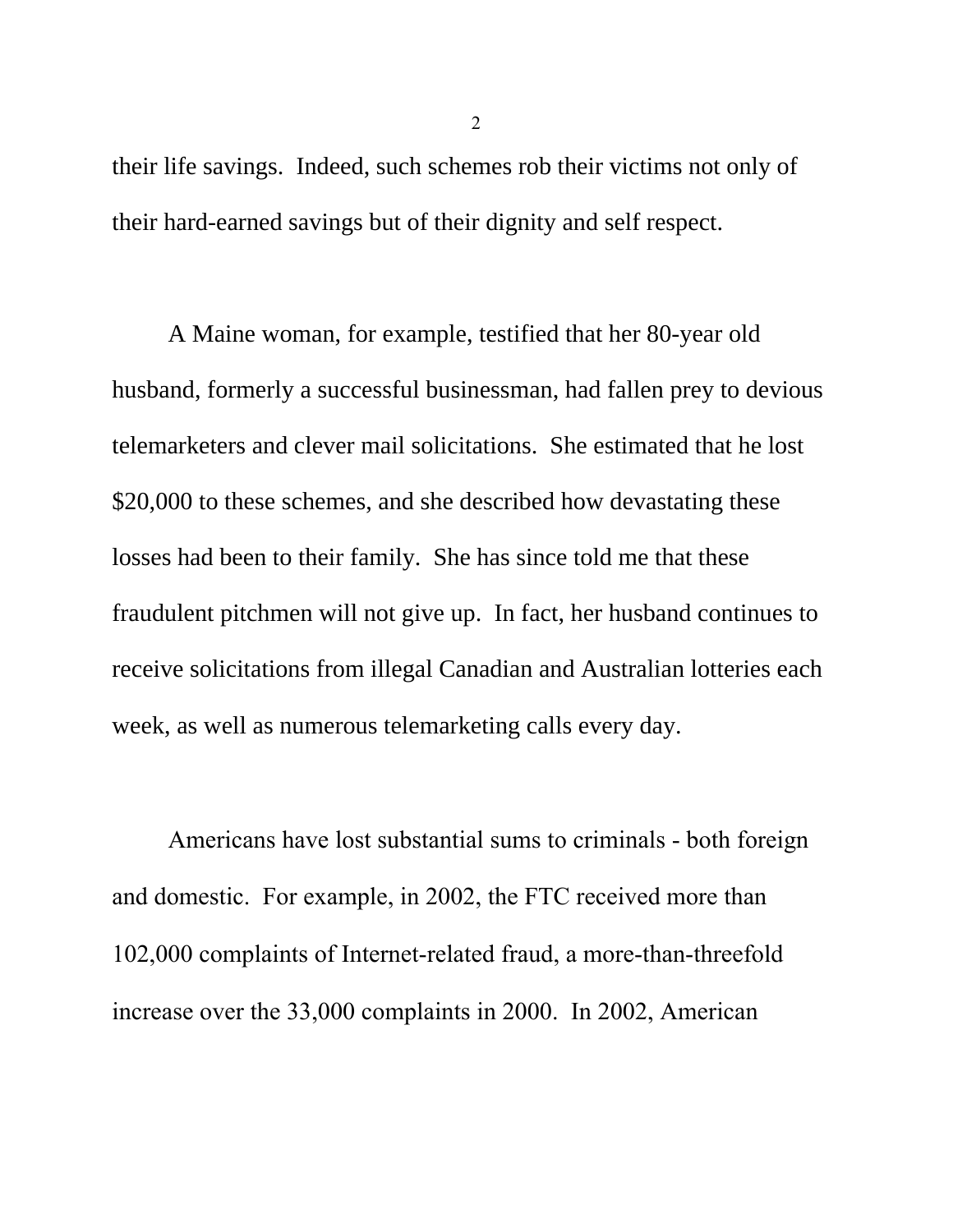consumers lost a staggering \$122 million to criminals using the Internet, up from \$26 million in 2000.

Nor have criminals abandoned the more traditional means such as mail and the telephone to reach potential victims. Mail fraud complaints are up 27 percent, according to the Postal Inspection Service. The agency responded to 66,000 mail fraud complaints in 2001, and more than 84,000 complaints in 2002. In addition, the Inspection Service shut down 40 illegal telemarketing operations in 2002, a 43 percent increase over 2001, and halted 80 deceptive mailing operations in 2002, up 40 percent from last year.

The number of mail, telemarketing and Internet fraud complaints involving a foreign component has grown significantly in the past few years. Crooks worldwide have availed themselves of technological advances to target American consumers via email and the Internet. Foreign countries have unfortunately become a source of entry for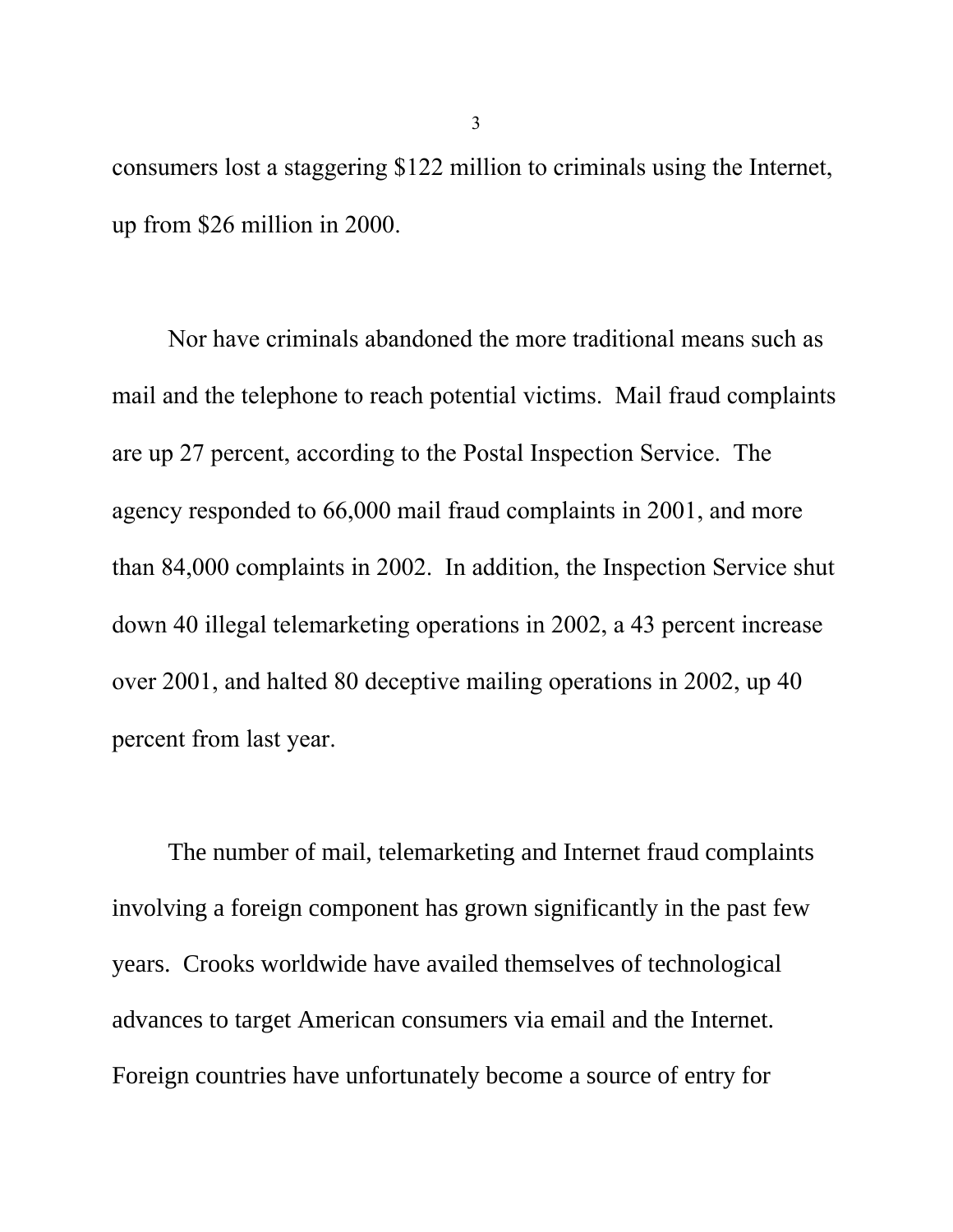lottery, sweepstakes and advance-fee-for-loan scams that prey upon Americans through direct mail and telemarketing.

How do we fight such fraud? The first line of defense against mail, Internet and telemarketing fraud is to promote public awareness of the types of schemes in which criminals are likely to engage, and what consumers can do to report fraudulent overtures. Potential victims have the power to say "no" to the pitches of fraudulent telemarketers, and to throw out deceptive mailings from illegal lotteries and fraudulent sweepstakes. We must encourage them to do just that.

Accordingly, last June I introduced a resolution which passed the Senate unanimously designating the week of August 25, 2002 "National Fraud Against Senior Citizens Awareness Week." This public campaign was designed to alert our nation's seniors and their families to how they can avoid becoming victims of fraud. The comprehensive effort included posters hanging in post office lobbies nationwide, newspaper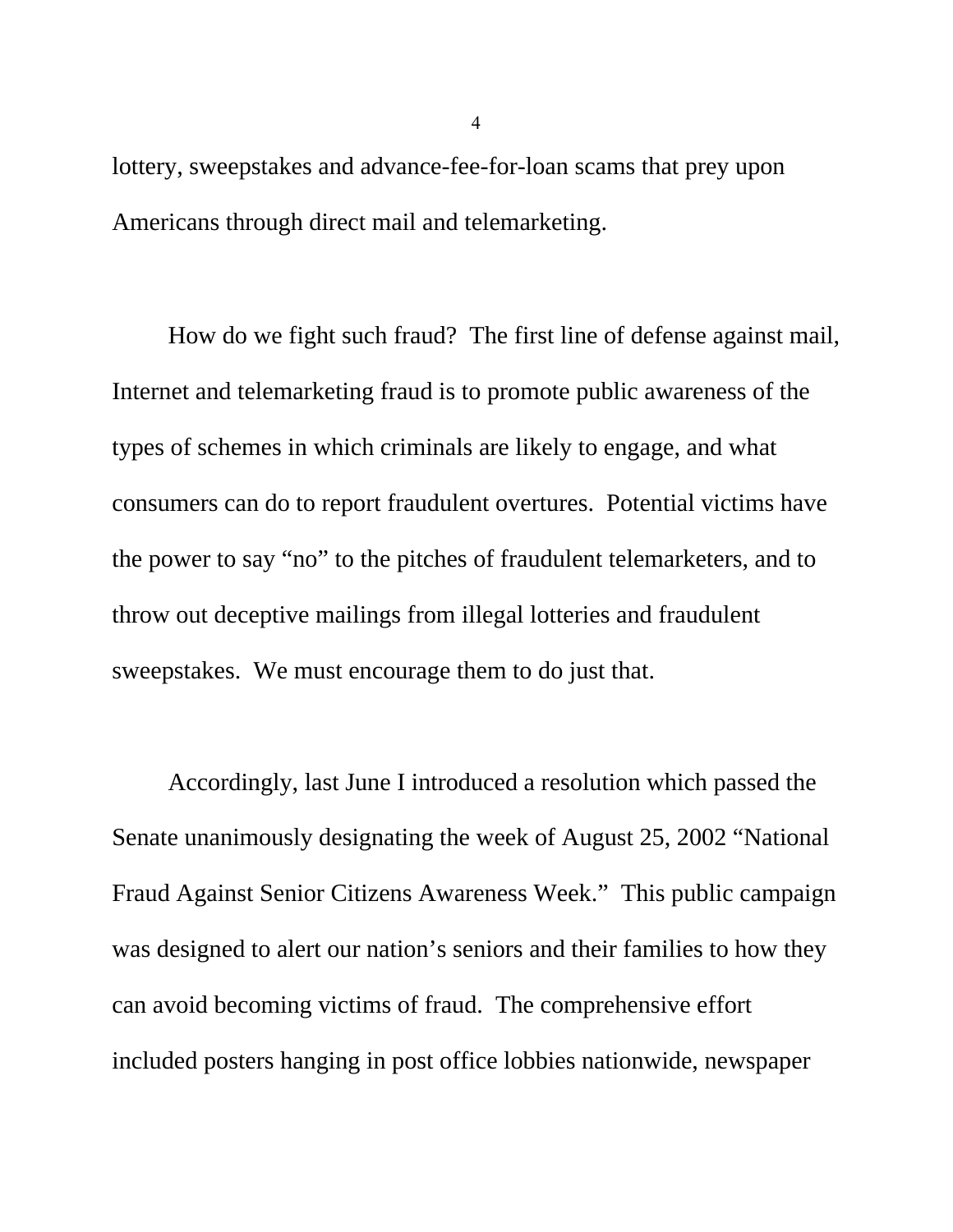advertisements, public service announcements on the television and radio, and mail inserts alerting seniors to fraudulent schemes.

Our efforts to educate consumers during National Fraud Against Senior Citizens Awareness Week appear to have had some success. For example, during the first week of the campaign, a woman in her eighties went to a small post office in Pennsylvania to mail a \$2,200 cashiers check to Canada. She told the postmaster that she needed to send the money right away to pay taxes on \$162,000 that her husband had won in a Canadian sweepstakes. The postmaster, who had been educated by the campaign, was able to prevent the woman from sending her money to the con artists.

 In addition to our efforts to educate consumers and prevent crossborder crimes, we must give law enforcement the tools it needs to put a stop to these con artists. Cross-border criminal activity has proved to be a particularly challenging problem for law enforcement. Jurisdictional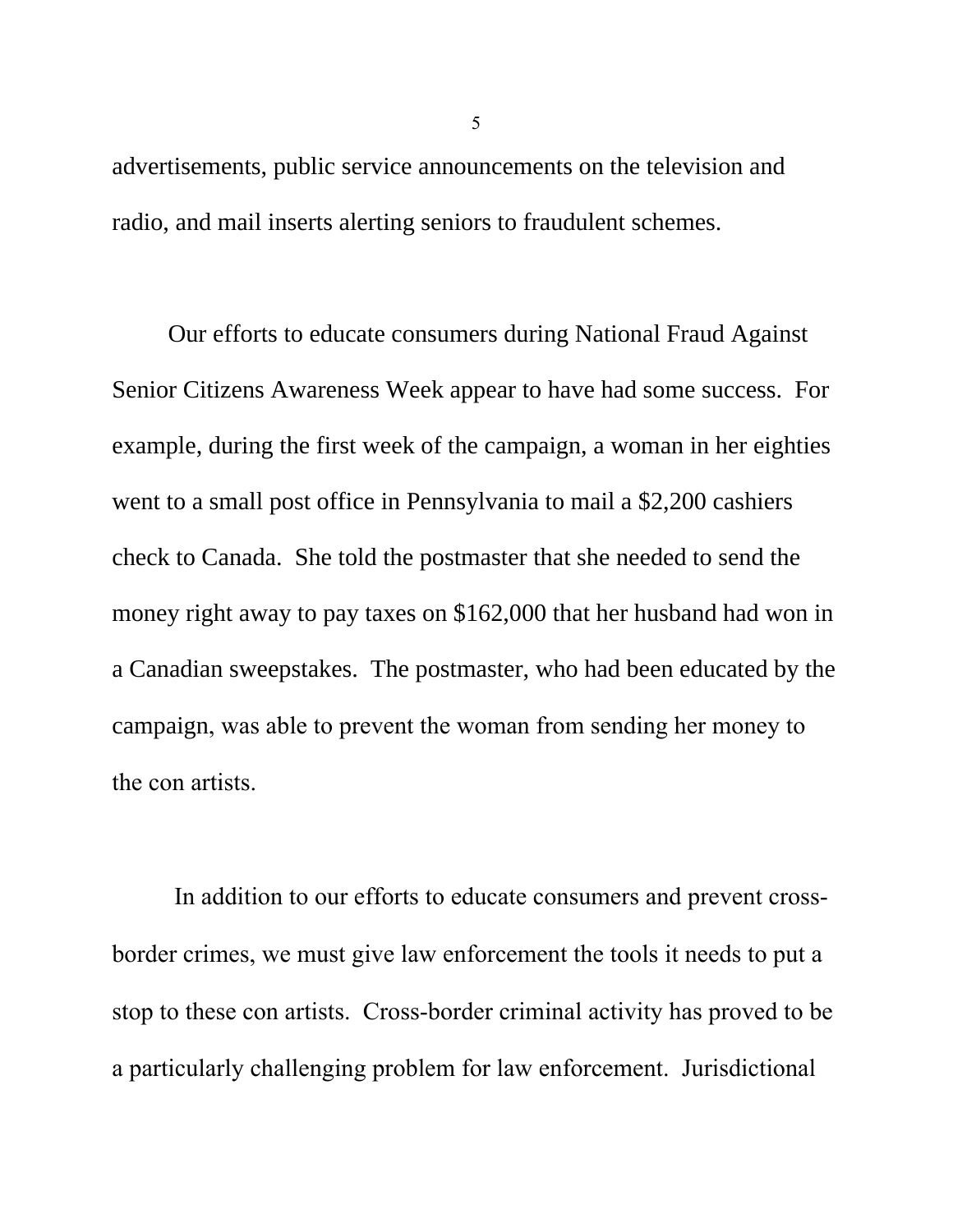issues often make it difficult for law enforcement agencies to pursue criminals across borders, as well as to share evidence with their counterparts in other countries. We need to find ways for law enforcement agencies in different countries to coordinate their efforts in order to build a united front against cross-border con artists, because these crimes are on the rise.

We must look for more creative ways to combat this threat within our own borders. The goal of today's forum is to develop new ideas for private-public partnerships to stop this crime which affects so many Americans. A number of American companies have developed means of detecting and preventing scams aimed at them and their customers. It is my hope that some of these methods may be adapted to help law enforcement put a stop to these con artists.

I would like to conclude by thanking Chairman Muris for fighting so hard against cross-border crime. Together, I am confident that we can